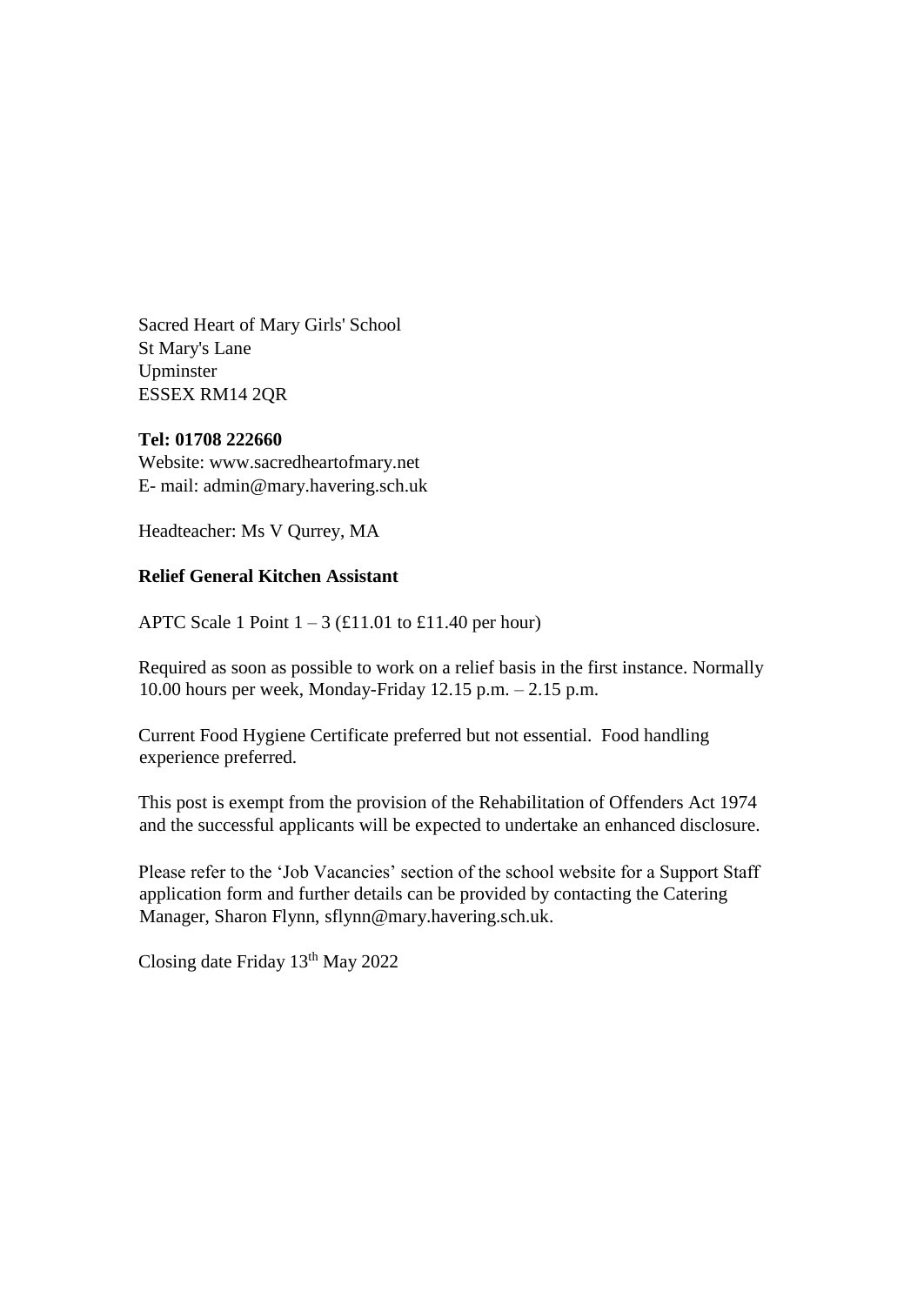#### **SACRED HEART OF MARY GIRLS' SCHOOL**

#### **SCHOOL SUPPORT STAFF APPLICATION**

|                                                     | Position applied for: _______               |                                                          |  |  |  |  |  |
|-----------------------------------------------------|---------------------------------------------|----------------------------------------------------------|--|--|--|--|--|
| Please complete in black                            |                                             |                                                          |  |  |  |  |  |
| <b>Personal Details - Please use Block Capitals</b> |                                             |                                                          |  |  |  |  |  |
| <b>Preferred Title</b>                              | <b>First Name(s):</b>                       | Surname:                                                 |  |  |  |  |  |
| (e.g. Mr, Mrs, Miss, Ms)                            |                                             |                                                          |  |  |  |  |  |
|                                                     |                                             | Previous Surname (if appropriate):                       |  |  |  |  |  |
|                                                     |                                             |                                                          |  |  |  |  |  |
| Address (including post code):                      |                                             |                                                          |  |  |  |  |  |
| Daytime telephone no.:                              | Evening/weekend/mobile e-<br>telephone no.  | mail address:                                            |  |  |  |  |  |
| Date of Birth:                                      | <b>NI Number:</b>                           |                                                          |  |  |  |  |  |
| <b>YES/NO</b>                                       | Are you legally entitled to work in the UK? | Are you required to hold a work permit?<br><b>YES/NO</b> |  |  |  |  |  |

**The Asylum and Immigration Act 1996 requires us to seek proof of your right to work in the UK. If you are invited for an interview and are successful you will need to provide the relevant documentation.** 

| <b>Present/Most Recent Employer</b>                                  |                          |
|----------------------------------------------------------------------|--------------------------|
| Name and Address of present/most recent employer:                    | Date of appointment:     |
| Notice required to terminate present employment:                     | <b>Salary and Grade:</b> |
| Details of present post, including main duties and responsibilities: |                          |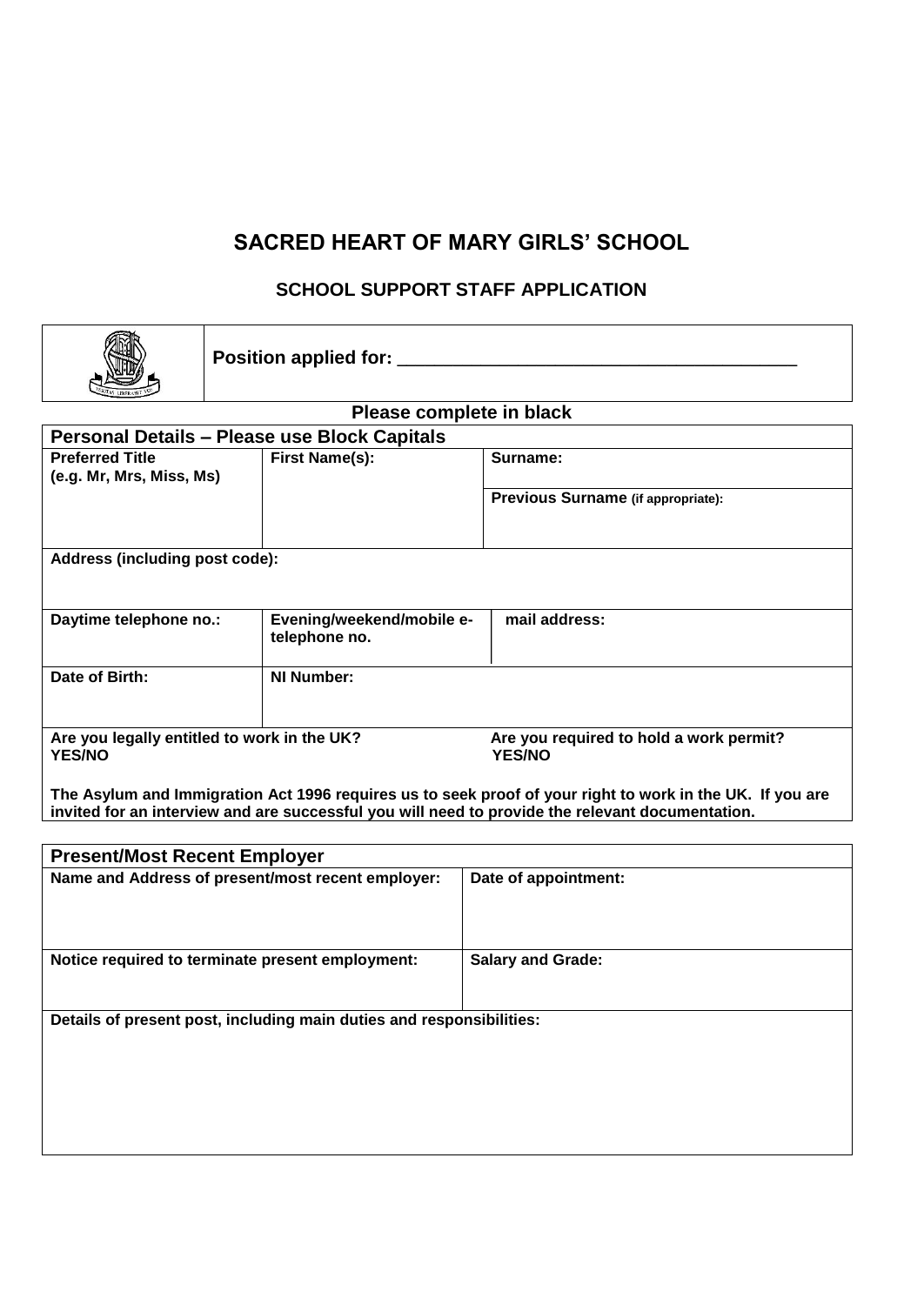**Reason for leaving:** 

**Are you unemployed? YES/NO** 

| <b>Details of Previous Employment</b> |                                                                |      |    |                           |
|---------------------------------------|----------------------------------------------------------------|------|----|---------------------------|
| Name of employer                      | Details and nature of work                                     | From | To | <b>Reason for leaving</b> |
|                                       |                                                                |      |    |                           |
|                                       |                                                                |      |    |                           |
|                                       |                                                                |      |    |                           |
|                                       |                                                                |      |    |                           |
|                                       |                                                                |      |    |                           |
|                                       |                                                                |      |    |                           |
|                                       | Please give details of any gaps in employment and reasons why. |      |    |                           |
|                                       |                                                                |      |    |                           |
|                                       |                                                                |      |    |                           |
|                                       |                                                                |      |    |                           |
|                                       |                                                                |      |    |                           |

| <b>Secondary &amp; Further and Higher Education</b> |                       |     |                         |                            |
|-----------------------------------------------------|-----------------------|-----|-------------------------|----------------------------|
| Name of School/FE College/<br><b>University</b>     | <b>Dates</b><br>From: | To: | <b>Qualification(s)</b> | <b>Subjects and grades</b> |
|                                                     |                       |     |                         |                            |
|                                                     |                       |     |                         |                            |
|                                                     |                       |     |                         |                            |
|                                                     |                       |     |                         |                            |
|                                                     |                       |     |                         |                            |

#### **Disclosure of Criminal Convictions**

**This post is exempt from the provisions of Section 4(2) of the Rehabilitation of Offenders Act 1974 (Exemptions) Order 1975. Failure to disclose all criminal convictions and cautions, including those classified as spent under the provisions of the Act may result in dismissal or disciplinary action by the Council.** 

**If you have ever been convicted of a criminal offence or cautioned, please give details (offence, date and sentence imposed).** 

**Referees**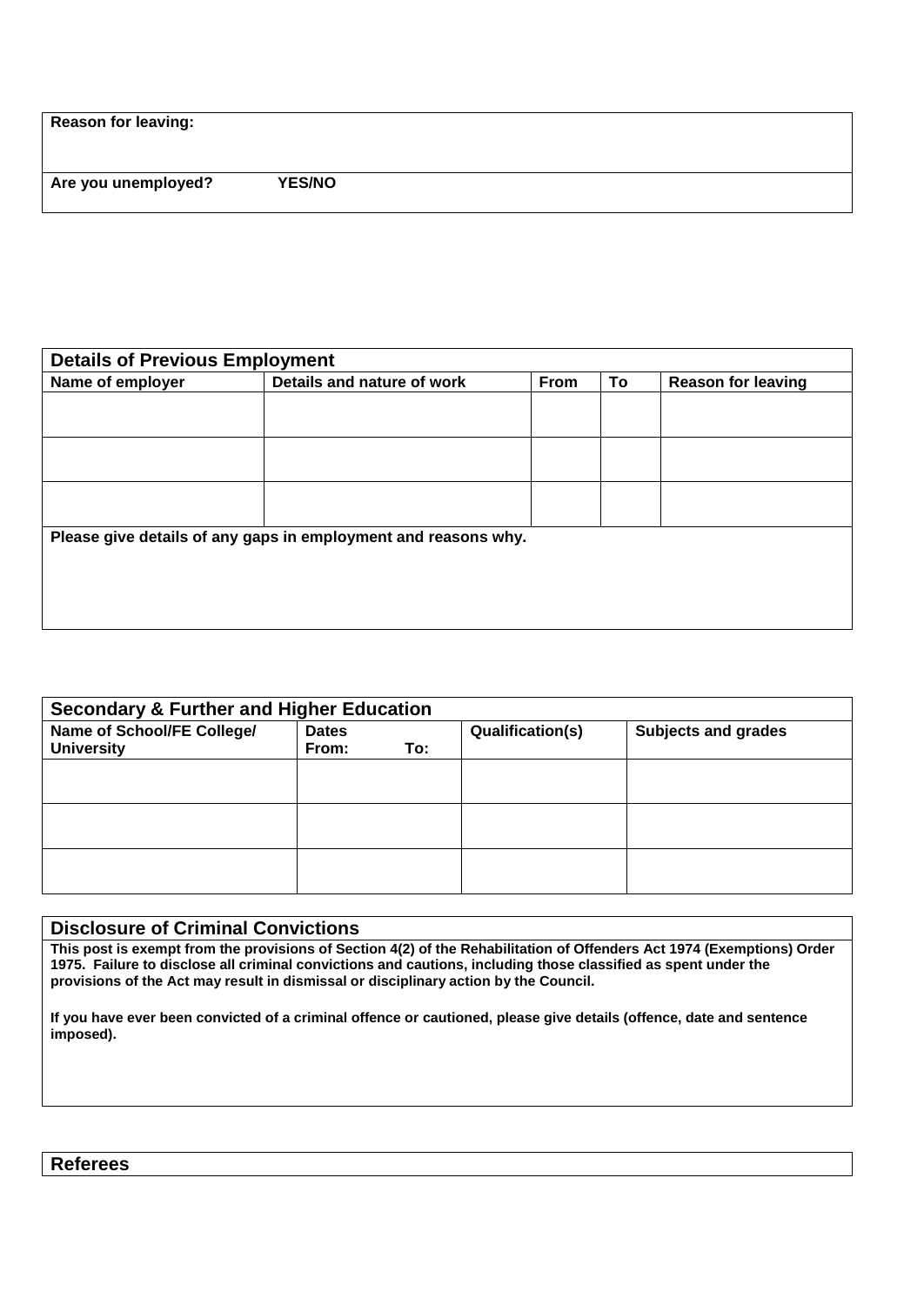| Please provide the name, position, address, telephone number and e-mail address of two referees (at least<br>one of whom should be a previous employer). Referees must not be related to the applicant. It will be the<br>intention to approach your employer before interview or appointment unless good reason is given for not<br>doing so. |                        |  |  |
|------------------------------------------------------------------------------------------------------------------------------------------------------------------------------------------------------------------------------------------------------------------------------------------------------------------------------------------------|------------------------|--|--|
| <b>First Referee:</b>                                                                                                                                                                                                                                                                                                                          | <b>Second Referee:</b> |  |  |
| <b>Position:</b>                                                                                                                                                                                                                                                                                                                               | <b>Position:</b>       |  |  |
| Address:                                                                                                                                                                                                                                                                                                                                       | Address:               |  |  |
|                                                                                                                                                                                                                                                                                                                                                |                        |  |  |
| Telephone: e-mail:                                                                                                                                                                                                                                                                                                                             | Telephone: e-          |  |  |
|                                                                                                                                                                                                                                                                                                                                                | mail:                  |  |  |

**Additional Experience (Please include any relevant experience and skills)**  *(Continue on separate sheet of paper if necessary.)*

#### **Declaration**

**I declare that the information I have entered is true and correct, and I understand that any false information or failure to disclose criminal activities may result in dismissal or disciplinary action being taken.** 

Signed: **Date: Date: Date:**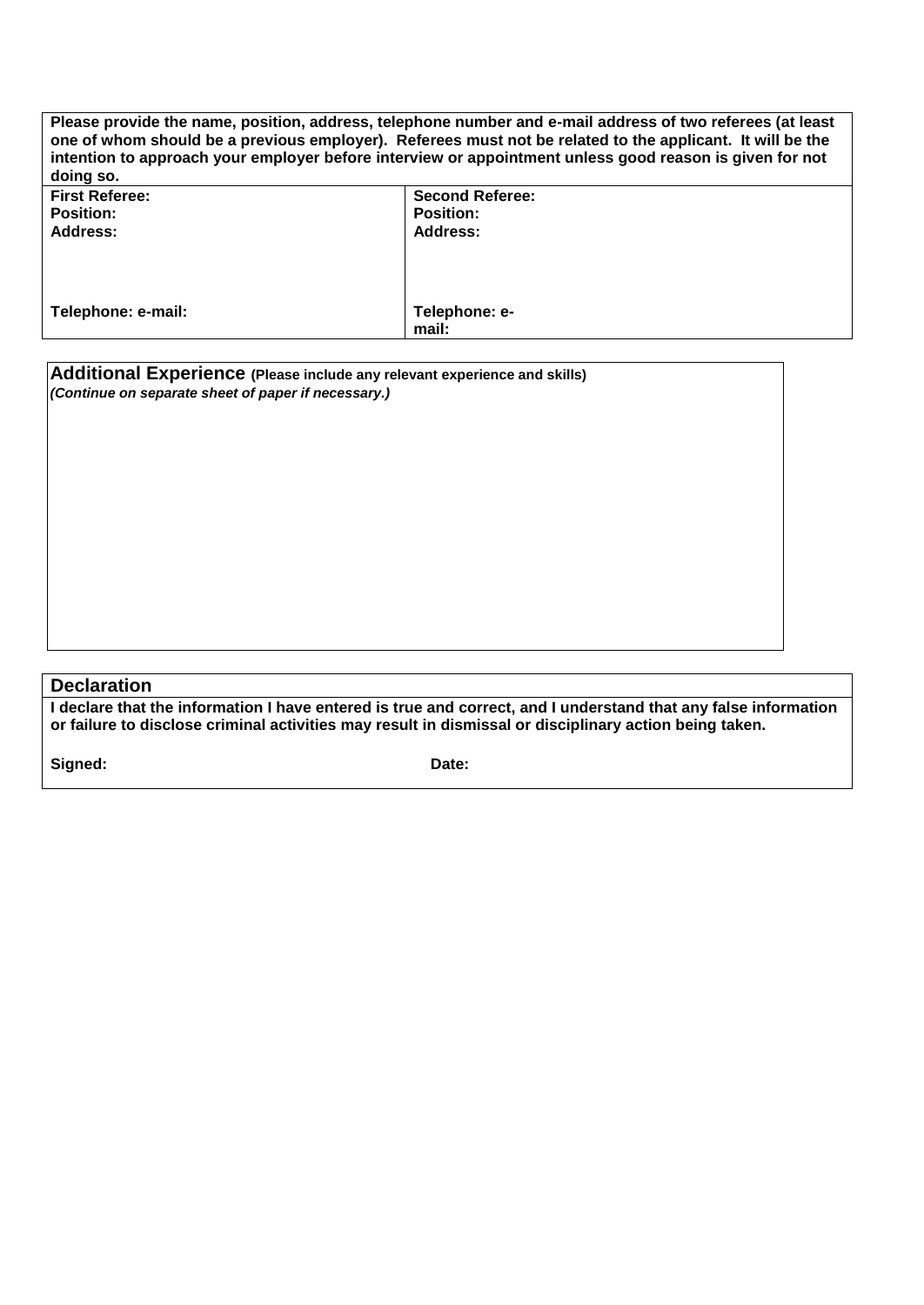

Headteacher: Mrs KO'Neill M.A.

St. Mary's Lane, Upminster, Essex RM14 2QR Tel: 01708222660 Fax: 01708226686

Web:www.sacredheartofmary.net Email: admin@mary.havering.sch.uk

#### **RELIEF GENERAL KITCHEN ASSISTANT**

From 1 September 1999, the School's own catering company, Sacred Heart of Mary Catering Services, took over the running of the School Kitchen.

This post is offered on a relief basis.

Applicants must be hard-working, flexible, cheerful and able to contribute to a wellmotivated and successful team. Previous food handling/catering experience is required. A food hygiene certificate would be an advantage, but not essential.

The normal requirement would be five days a week, 10 hours per week, 12.15pm – 2.15pm, working a four week rota which entails runner, tills, washing up and serving two duties (please see attached lists).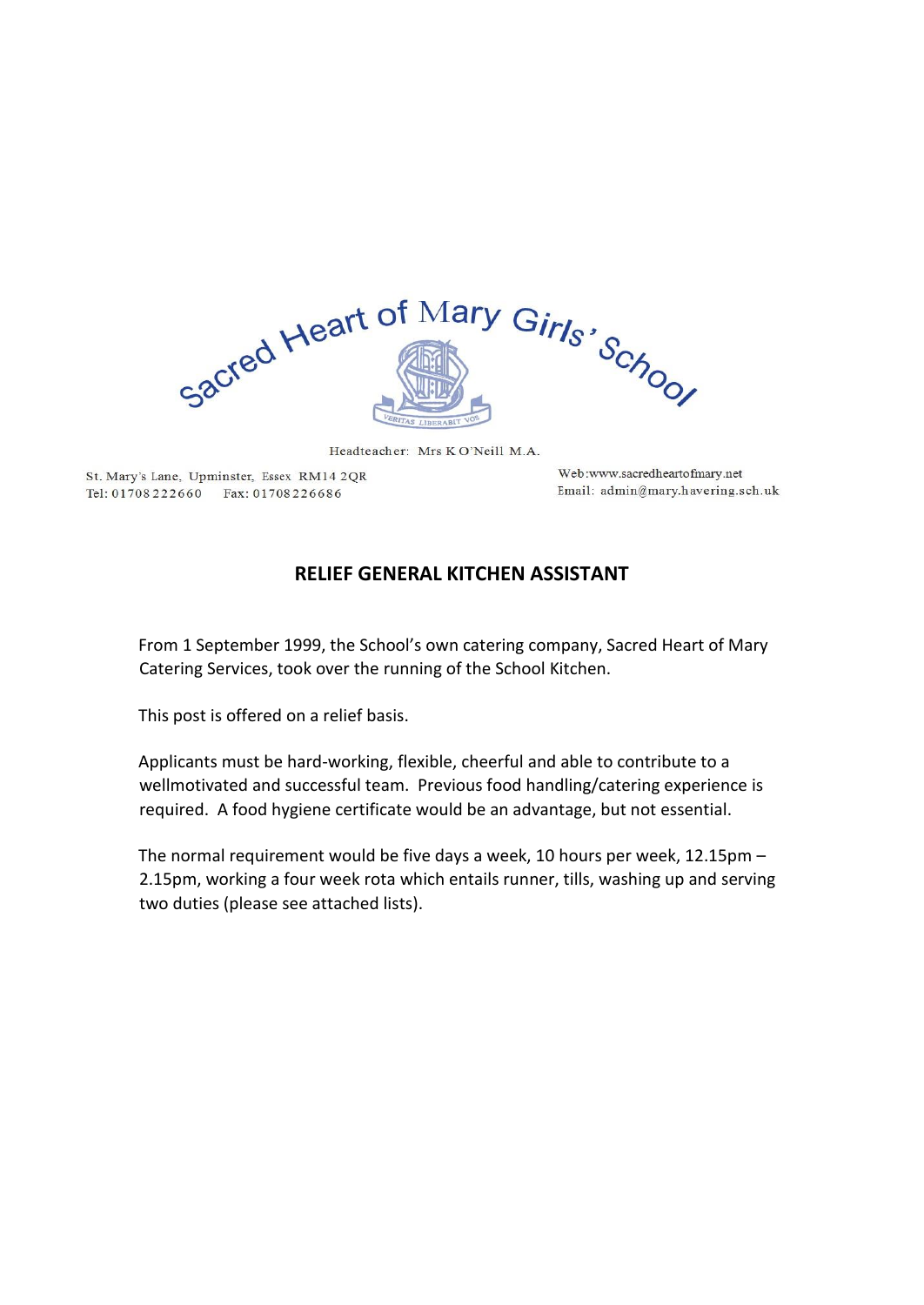## SERVER 1

- 1. Serve food and take requests for orders and let runner know.
- 2. After service clear both fridge cabinets, sort out and store cakes/sandwiches etc. in kitchen.
- 3. Clean hot cabinets, including pasta machine, and fridge cabinets **MONDAY** to **THURSDAY.**
- 4. On **FRIDAYS** strip down hot cabinets, including pasta machine and fridge cabinets. Take in to be washed up.
- 5. Lock up all drink fridges **DAILY.**

## SERVER 2

## **12:15pm**

On **THURSDAYS** sweep and scrub store room floor through to small prep area.

## **12:45pm**

Assist **SERVER 1** with serving and dishing up pasta bar etc.

## **1:15pm (approx.)**

- 1. Put washing up away.
- 2. After service, bring in any leftover hot food.
- 3. Sweep serving area.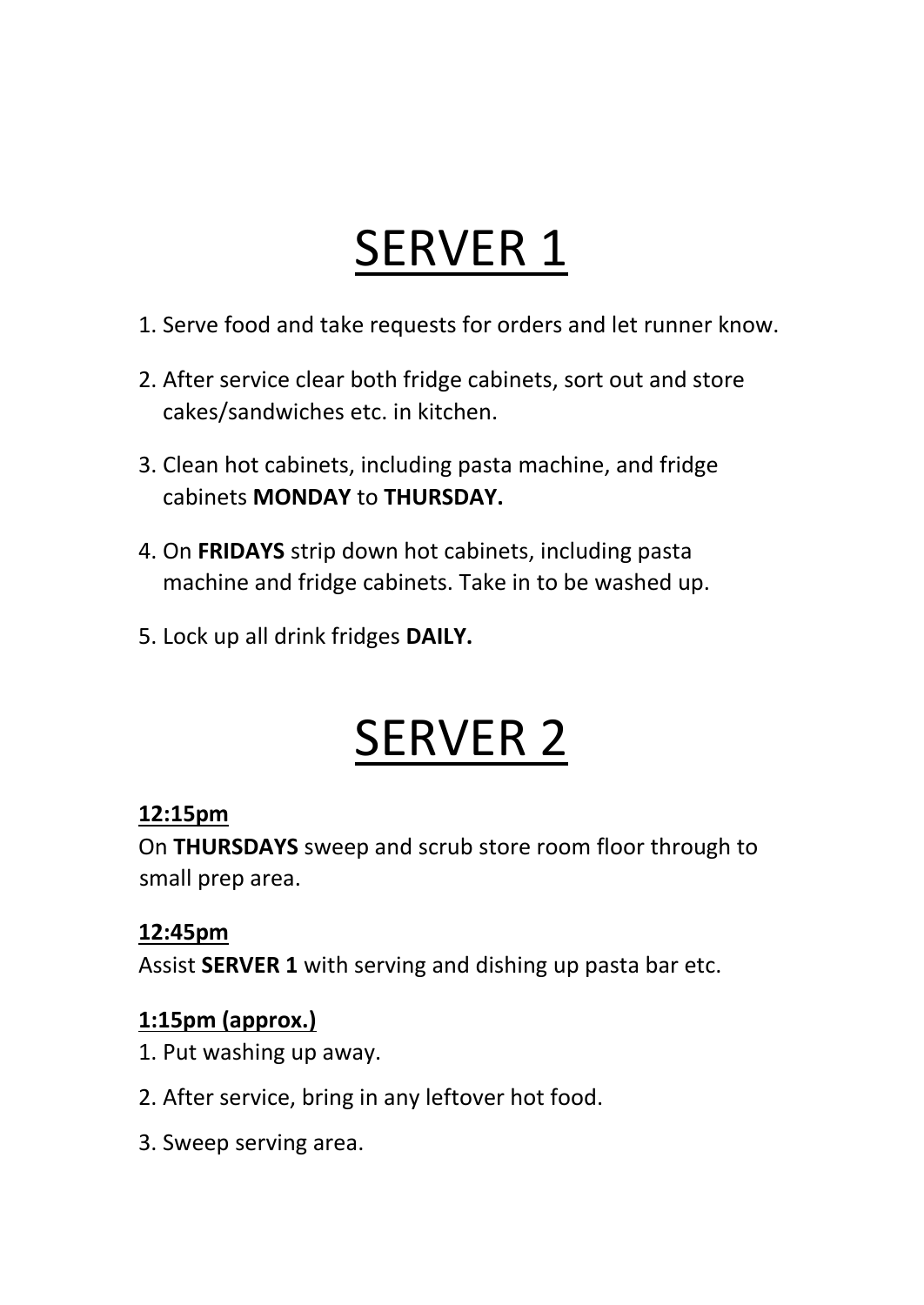4. Take out rubbish.

# Tills

#### **12:30pm**

- 1. Where appropriate, bring out sandwiches and/or salads etc.
- 2. Take and record temperature of cold items i.e. sandwiches, rolls and wraps.

#### **12:45pm**

1. Operate till until 1:25pm (approx.) 2.

Clean and stack tables in both halls.

- 3. Sweep both halls.
- 4. Replenish sauces and cutlery.

## Washing up

### **12:30pm**

- 1. Start washing up.
- 2. Can opener to be cleaned **DAILY.**
- 3. Ovens to be wiped over inside and out **DAILY.**
- 4. Shelves under sink to be cleaned **DAILY.**
- 5. Clean both sinks **DAILY.**
- 6. Bins wiped **DAILY.**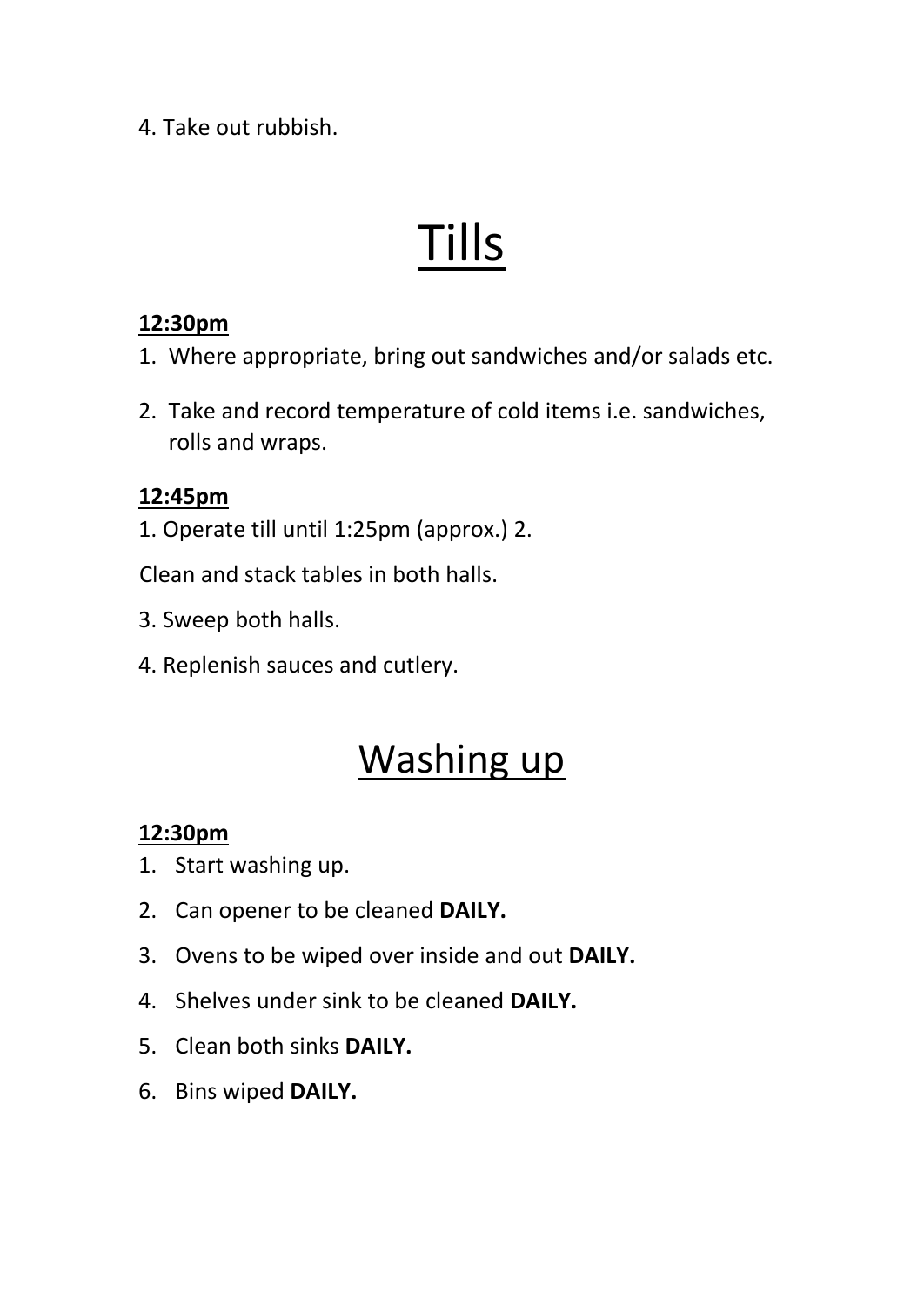- 7. Cloths and hot cloths etc. to be washed in washing machine before going home **DAILY.**
- 8. Oven shelves to be washed either **WEDNESDAY** or **THURSDAY.**
- 9. Clean glove basket every **FRIDAY.**
- 10. Clean top of Rational oven every **FRIDAY.**
- 11. All bins to be washed thoroughly every **FRIDAY.**

## Runner

### **12:30pm**

Make sure all equipment is ready for service.

## **12:45pm**

- 1. Prepare requested food during service.
- 2. Make sure there is enough lettuce, tomatoes, cucumber, tuna and chicken etc. prepared for the **NEXT MORNING.**
- 3. After service, clear away work stations, wiping all surfaces, including microwave (inside and out).
- 4. Take out bread and Paninis for the **NEXT DAY.**
- 5. Ensure trolleys are clean including those in store room.
- 6. Wipe bottom of fridges **DAILY** and clean thoroughly on **FRIDAY.**
- 7. Fridge seals and windowsills to be cleaned on **FRIDAY.**